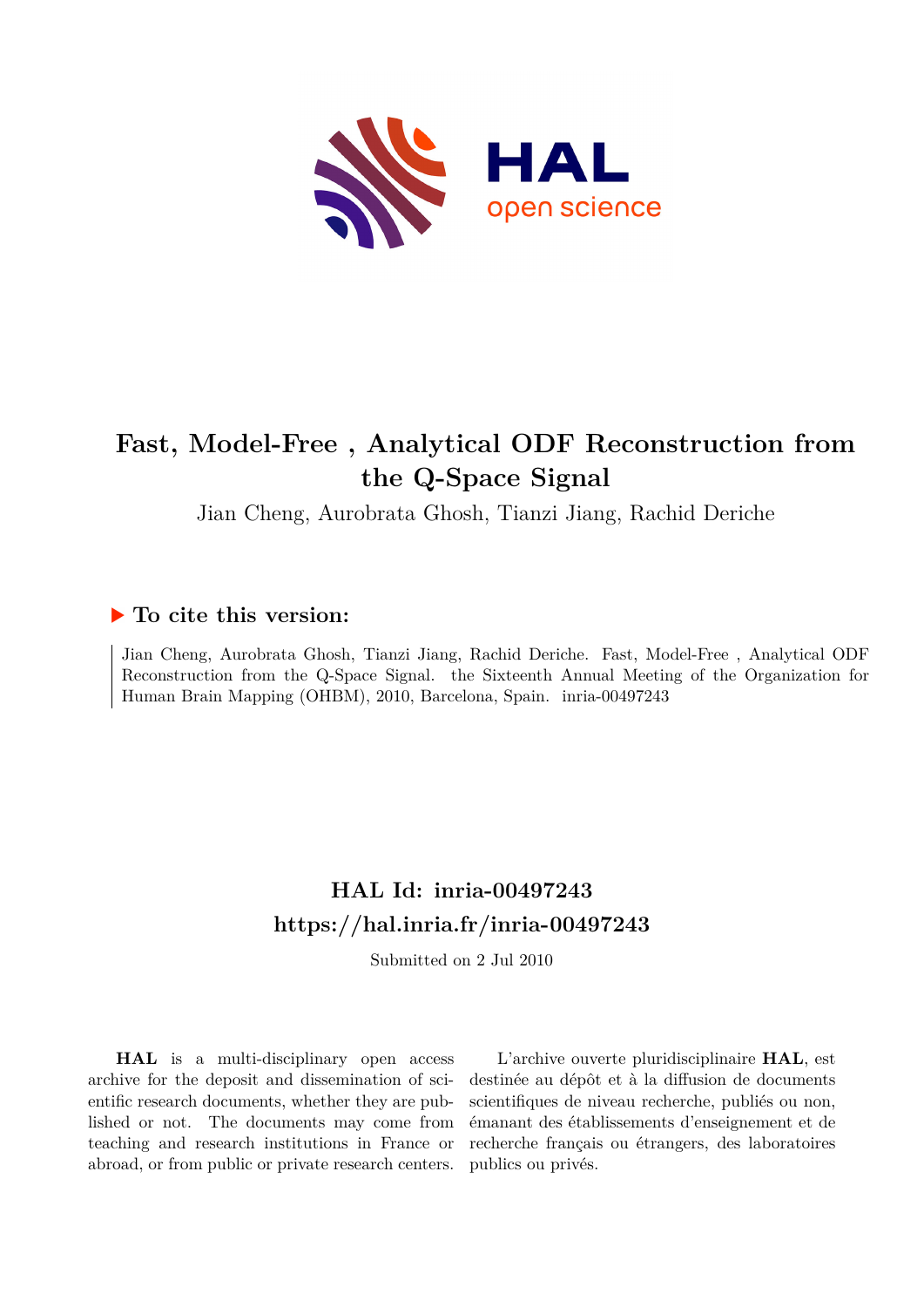### **Fas t , Mo de l-Fre e , Analyt ic al O DF Re c o ns t ruc t io n f rom t he Q-Spac e S ig nal**

**Po st e r No :** 827 WTh-AM

**Aut hors :**

Jian Cheng<sup>1</sup>, Aurobrata Ghosh<sup>2</sup>, Tianzi Jiang<sup>1</sup>, Rachid Deriche<sup>2</sup>

#### **I nst it ut io ns :**

<sup>1</sup>Institute Of Automation, Chinese Academy Of Sciences, Beijing, China, <sup>2</sup>INRIA Sophia Antipolis, Sophia Antipolis, France

#### **I nt roduct io n:**

The orientation distribution function (ODF) is very important in diffusion MRI . There are two types of ODFs. One is proposed using radial projection in Q-ball imaging [7]. Another one is the marginal pdf proposed in diffusion spectrum imaging (DSI) [8]. Since the marginal pdf is much sharper and mathematically correct, it could be more useful. Recently some reconstruction methods were proposed for this kind of ODF [1, 6]. They are both based on mono-exponential model, globally or locally, which has some intrinsic modeling error [4]. Although the authors in [1] extended the mono-exponential model to multi-exponential model, this multiexponential model needs to be estimated non-linearly for every voxel and only in some special sampling scheme it has a analytical solution. Here we give a model-free analytical reconstruction method based on the Spherical Polar Fourier expression of the signal. It can estimate the ODF fast and analytically from the signal.

#### **Me t hods :**

Spherical Polar Fourier expression is a kind of orthonormal basis representation and it has been shown in [2] that it can represent the diffusion weighted image signal sparsely. See formula (1), where R\_n(q) is the nth Gaussian-Laguerre polynomial and Y\_l^m is the l order m degree spherical harmonics (SH). After we estimate the coefficients of the signal under the basis from a least square fitting or a nonlinear robust estimation [2], some PDF features could be calculated through an inner product of the coefficients \$a\_{n,l,m}\$ and a kernel \$b\_{n,l,m}\$. The problem in [2] is that the kernel needs to be calculated numerically from FFT for every direction or calculated for one direction then rotated for other direction. That is inefficient and may bring some numerical error. In [1] the authors showed that the ODF could be represented in the formula (2), where ∇\_b^2 is the Laplacian-Beltrami operator. Based on the spherical Polar Fourier expression, we proved that the ODF coefficients can be represented analytically by the same order of SH. Please see formula (3), where P\_l(0) is the Legendre polynomial of order l at 0. This formula tells us that we need to use at least order 1 of R\_n to represent the anisotropic ODF. That is true because if we just use the radial basis of order zero, it is easily seen that the estimated signal is just an isotropic one, which means the estimated ODF is isotropic. Our method here is very fast since it is just a linear transformation on the coefficients, which is actually independent with data. Moreover, the coefficients of the signal could be estimated using least square with regularization term. Thus everything here is analytical and linear.

#### **Re su lt s :**

To estimate the coefficients using at least order 1 of radial basis, it means that we need to use at least two shells to get the reasonable results. Here we show a result from a public phantom data with 3 shells in q-space, where b-value is 650 ,1500 ,2000 s/mm^2 respectively. This data has been used in the fiber cup contest in MICCAI 2009 to evaluate tracking methods [5]. I t could be downloaded from the website http://www.lnao.fr/spip.php?article112 . We believe that it is complex enough to evaluate different reconstruction methods and tracking methods. We compare our reconstruction method using 3 shells with the method in [1] using one shell (b=2000), since the result of b=2000 is better than the results of b=650 and 1500 for the method in [1]. We choose  $N=3$ , L=4 in our method and use least square fitting with regularization term 5e-8 in the spherical part and 1e-9 in the radial part [2] for our method. To perform a fair comparison. we choose L=4 and tune the Laplacian regularization term lambda from 0.006 (suggested in [3]) to 0.02, 0.03 and 0.04 for the method in [1]. Two crossing areas were chosen for visualization and all the pictures were visualized using min-max normalization [7].The results were shown below and the first column is the result from our method. It shows that the method using 3 shells is better. The bad performance of the method in [1] probably comes from the error of the mono-exponential model. It can always give sharper ODFs even if there is no obvious fiber.

#### **Co nc lus io ns :**

We proposed a fast analytical ODF reconstruction method based on spherical polar Fourier expression of the signal in Q-space. The coefficients of the ODF under Spherical Harmonics expression could be linearly and analytically calculated from the coefficients of the signal. It is a linear transformation that is independent with data. This transformation matrix is just needed to calculated only once for a whole data set, which makes the method very fast.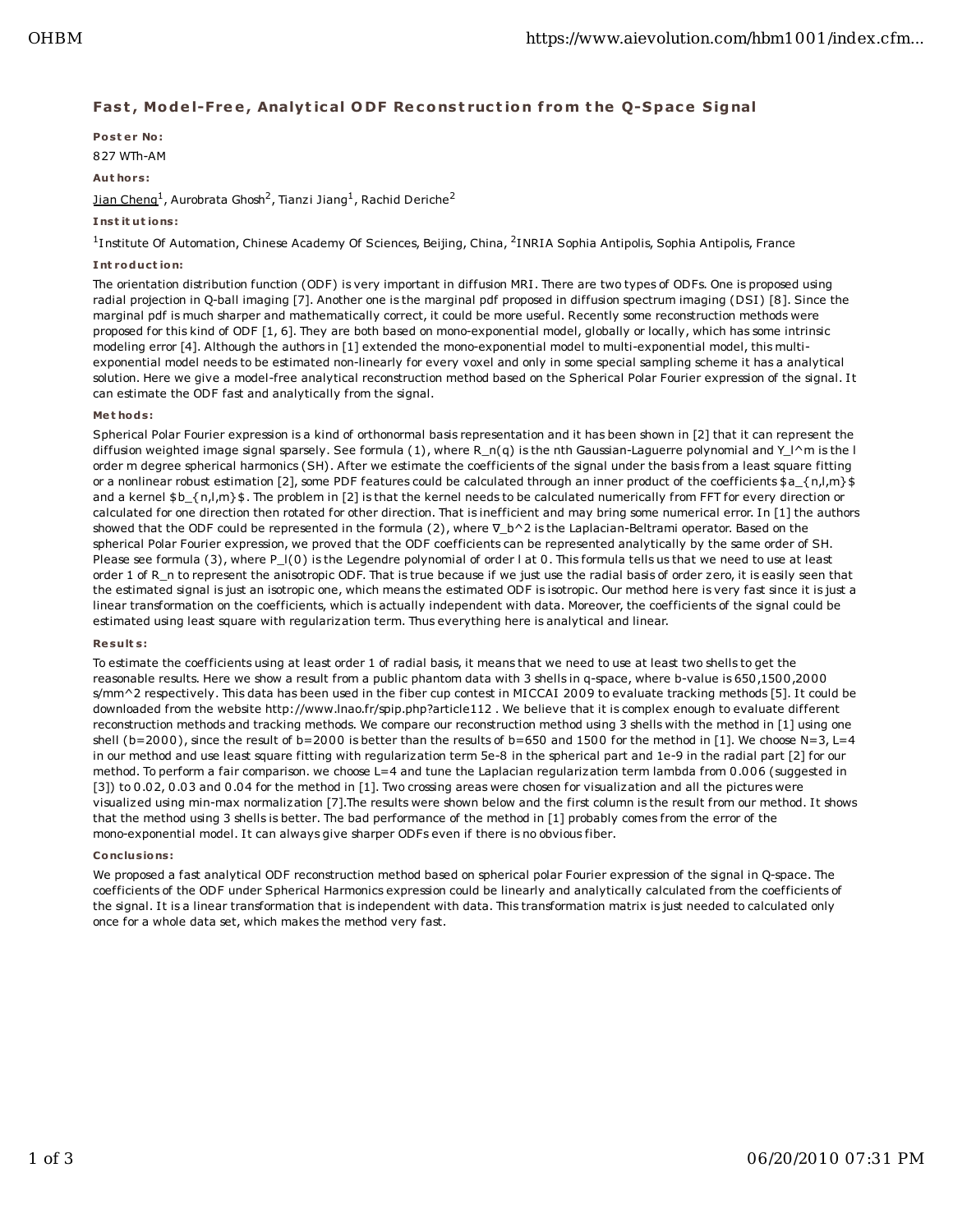$$
E(\mathbf{q}) = \sum_{n=0}^{N} \sum_{l=0}^{L} \sum_{m=-l}^{l} a_{n,l,m} R_n(||\mathbf{q}||) Y_l^m(\mathbf{u})
$$
 (1)

$$
ODF(\mathbf{u}) = \frac{1}{4\pi} - \frac{1}{8\pi^2} \int_0^{2\pi} \int_0^{\infty} \frac{1}{q} \triangle_b E(\mathbf{q}) dq d\phi
$$
 (2)

$$
ODF(\mathbf{u}) = \sum_{l=0}^{L} \sum_{m=-l}^{l} f_{l,m} Y_l^m(\mathbf{u})
$$

$$
f_{l,m} = \frac{1}{\sqrt{4\pi}} \delta(l)\delta(m) - \frac{1}{8\pi} \sum_{n=1}^{N} \sum_{i=1}^{n} (-1)^{i} {n+0.5 \choose n-i} \frac{2^{i}}{i} P_{l}(0)(-l)(l+1)a_{n,l,m}
$$



 $(3)$